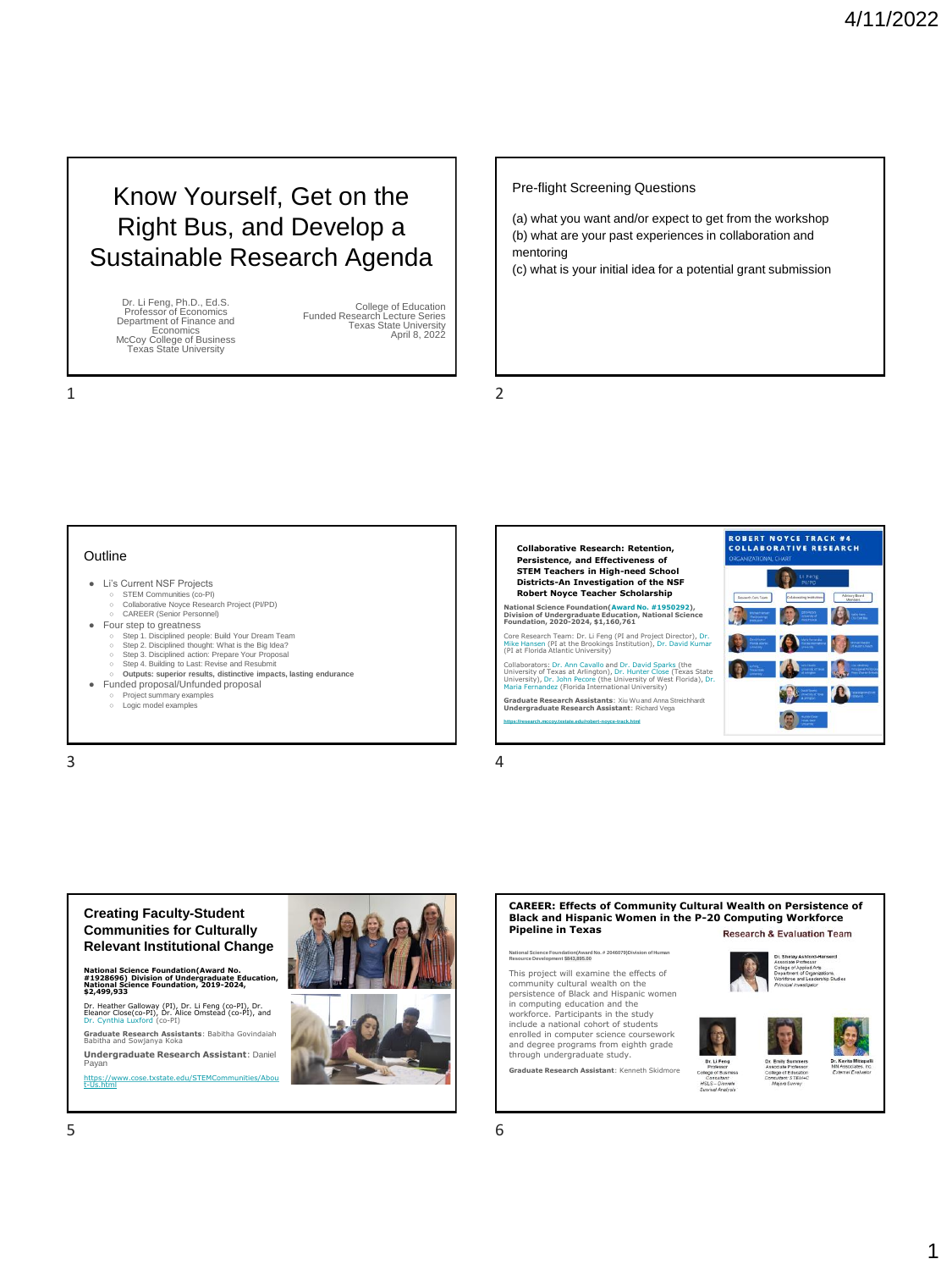



### Four Steps to Grant Greatness

- ❏ Step 1. Disciplined people
- ❏ Step 2. Disciplined thought
- ❏ Step 3. Disciplined action
- ❏ Step 4. Building to Last
- ❏ Outputs: superior results, distinctive impacts, lasting endurance

Step 1. Disciplined People Get on the Right Bus Build a Dream Team

9 10



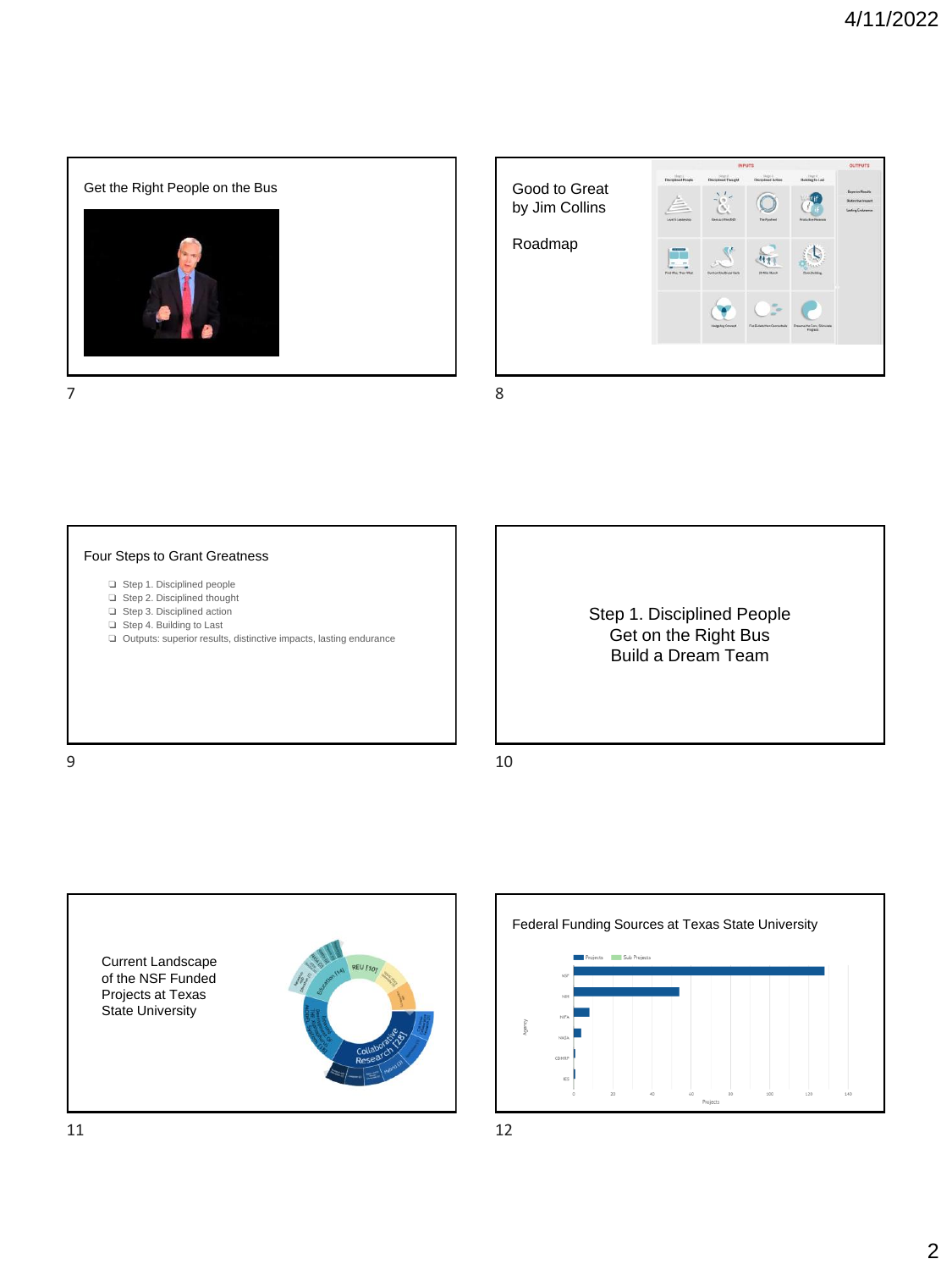| BURTSCHER, MARTIN<br>ZONG, ZILIANG | BRITTAIN, WILLIAM             | LU, YIJUAN<br>$\overline{z}$ | MARTIN.<br>BENJAMIN | MARTIN.<br><b>NOLAND</b>           | $\overline{z}$ | MELHUISH.<br>KATHLEEN         | Michael N<br>Solem     | Contact PI / Project Leader<br><b>BRITTAIN, WILLIAM</b><br><b>BURTSCHER, MARTIN</b><br>CLOSE, ELEANOR W<br>GEERTS, WILHELMUS J<br>GUIRGUIS, MINAS<br><b>ULIAN, JASON P</b><br>KOMOGORTSEV, OLEG V      |
|------------------------------------|-------------------------------|------------------------------|---------------------|------------------------------------|----------------|-------------------------------|------------------------|--------------------------------------------------------------------------------------------------------------------------------------------------------------------------------------------------------|
|                                    | CLOSE, ELEANOR W              |                              |                     |                                    |                |                               |                        |                                                                                                                                                                                                        |
|                                    |                               | <b>NGU, ANNE H</b>           |                     | PEREZ.<br><b>EDUARDO</b>           |                | SHEN: JIAN                    | TALLEY.<br>KIMBERLY G  | <b>ULL YUUAN</b><br><b>III MARTIN, RENJAMIN R</b>                                                                                                                                                      |
|                                    | GEERTS.<br><b>WILHELMUS J</b> |                              |                     |                                    |                |                               |                        | <b>MARTIN, NOLAND H</b><br><b>MELHUISH, KATHLEEN</b><br><b>B</b> Michael N Solem<br><b>B NGU, ANNE H</b>                                                                                               |
| GUIRGUIS, MINA S                   |                               | NICE, CHRIS C                |                     |                                    |                |                               |                        | NICE, CHRIS C<br>ORTIZ, ARACELI<br><b>B PEREZ EDUARDO</b><br>OASEM, APAN<br><b>SHEN, JIAN</b><br>TALLEY, KIMBERLY G<br><b>THEODOROPOULOU, NIKOLETA</b><br><b>WANG, CHUNMEL</b><br><b>WISTEY, MARKA</b> |
|                                    | JULIAN, JASON P               | $\overline{z}$               |                     | THEODOROPOULOU.<br><b>NIKOLETA</b> |                | <b>WISTEY</b><br><b>MARKA</b> | YANG,<br><b>GUOWEI</b> |                                                                                                                                                                                                        |
| <b>OASEM, APAN</b>                 | KOMOGORTSEV.<br>OLEG V        | ORTIZ, ARACELI               | WANG, CHUNMEI       |                                    |                |                               |                        |                                                                                                                                                                                                        |
|                                    |                               |                              |                     |                                    |                |                               |                        | YANG, GUOWEI<br>ZONG, ZILIANG                                                                                                                                                                          |



Step 2. Disciplined Thought What is the Big Idea?

 $15$  16



# Research Questions

How to formulate good research questions for NSF?

Handout to provide a list of good and bad research questions.

Kahoot exercises to see if they can pick out some research questions that are funded versus those are yet to be funded.

#### Disciplined Thoughts

(1) What are the characteristics of STEM teachers in high-need school districts and how have these characteristics changed over time?

(2) What factors are associated with STEM teacher retention and persistence in high-need school districts?

(3) What types of district or school programs or policies are associated with stronger STEM workforce measures? (4) What is the estimated impact of proximity to the Noyce program on the STEM teacher workforce in high-need

school districts?

(5) Do high-need school districts with higher proportions of Noyce graduates perform better on student outcomes<br>or experience smaller race- or poverty-based gaps than other high-need school districts with fewer Noyce<br>qradu

(6) What are the demographics and qualifications of the STEM teacher candidate pool, and how do they change during the training process?

(7) Do different programs have varying levels of success getting candidates through their programs? (8) How do local high-need school districts perceive teachers coming from Noyce institutions?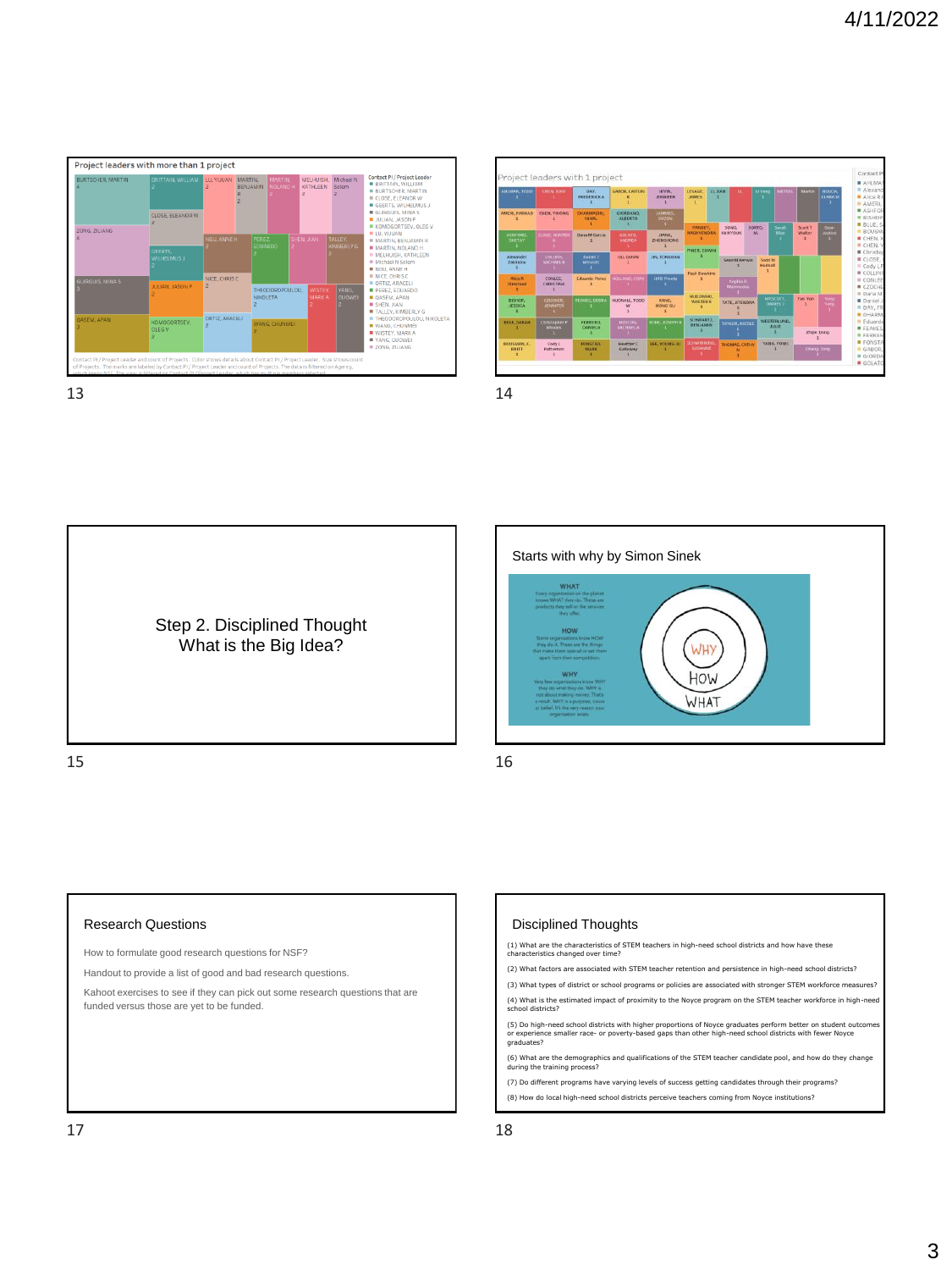

### NSF EHR Programs

#### **Directorate for Education and Human Resources (EHR)**

#### <https://nsf.gov/funding/programs.jsp?org=EHR>

List below at least one and at most five EHR programs that you may be interested to learn about during the workshop. Please enter each program on a separate line and use the program abbreviation if applicable.

- 1. Division of Graduate Education (DGE)
- 2. Division of Research on Learning in Formal and Informal Settings (DRL)
- 3. Division of Undergraduate Education (DUE)
- 4. Division of Human Resource Development (HRD)

19 20



- Potential to advance knowledge and understanding within and across fields
- Qualifications of investigators
- Creativity and originality
- Conceptualization and organization
- Access to resources
- <https://tipsforreviewers.nsf.gov/>

21 22

## Merit Review Criteria: Broader Impact

- Advances discovery while promoting teaching, training and learning
- Broadens the participation of underrepresented groups (e.g., gender, ethnicity, disability, geographic, etc.)
- Enhances the infrastructure for research and education, such as facilities, instrumentation, networks and partnerships
- Results disseminated broadly
- Potential benefits to society

Step 4. Building to Last Grant resubmission